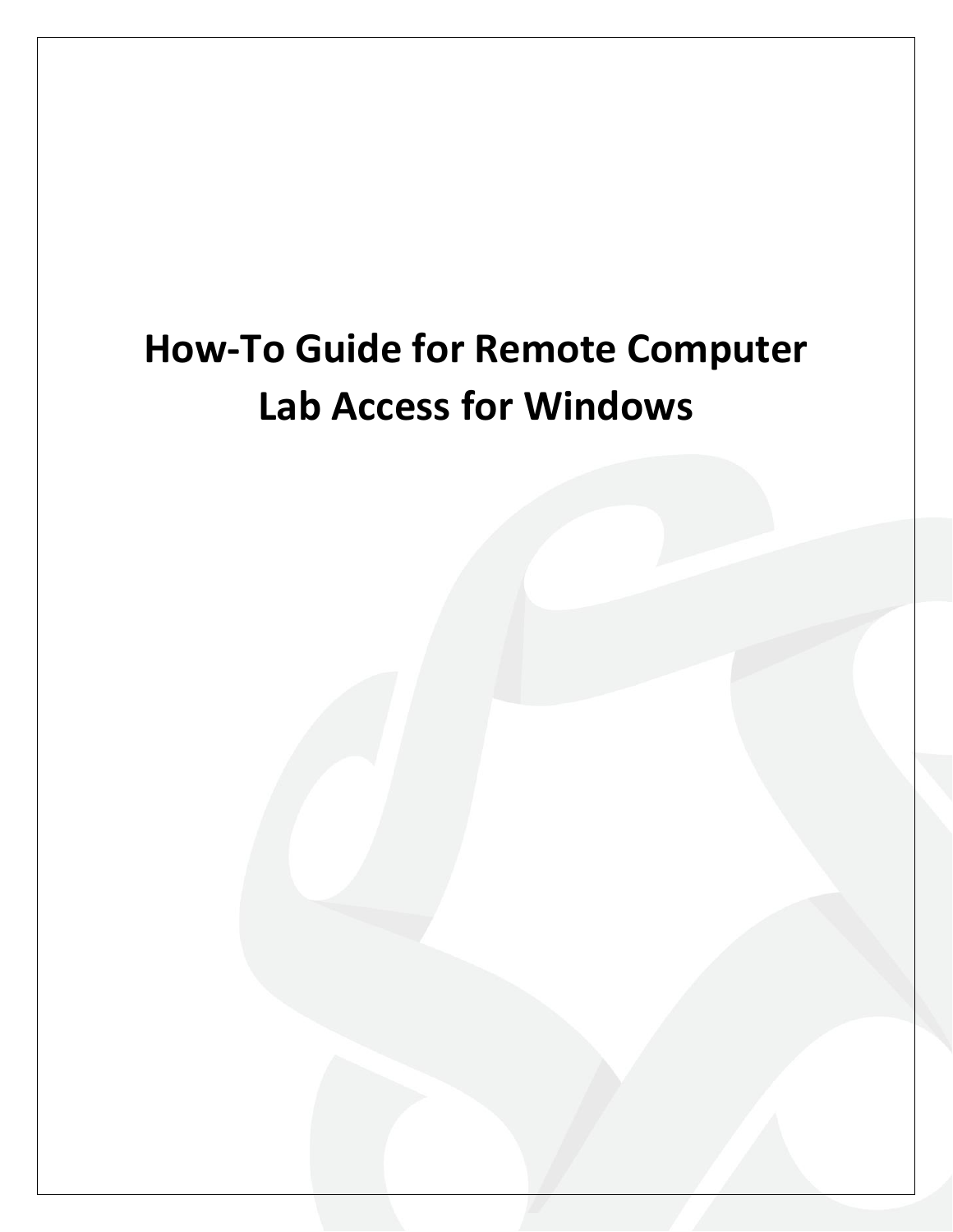

#### **Table of Contents**

|             | 1.1<br>1.2 |  |
|-------------|------------|--|
| $2^{\circ}$ |            |  |
| А.          |            |  |
| <b>B.</b>   |            |  |
| B.1         |            |  |
| B.2         |            |  |
| B.3         |            |  |
| B.4         |            |  |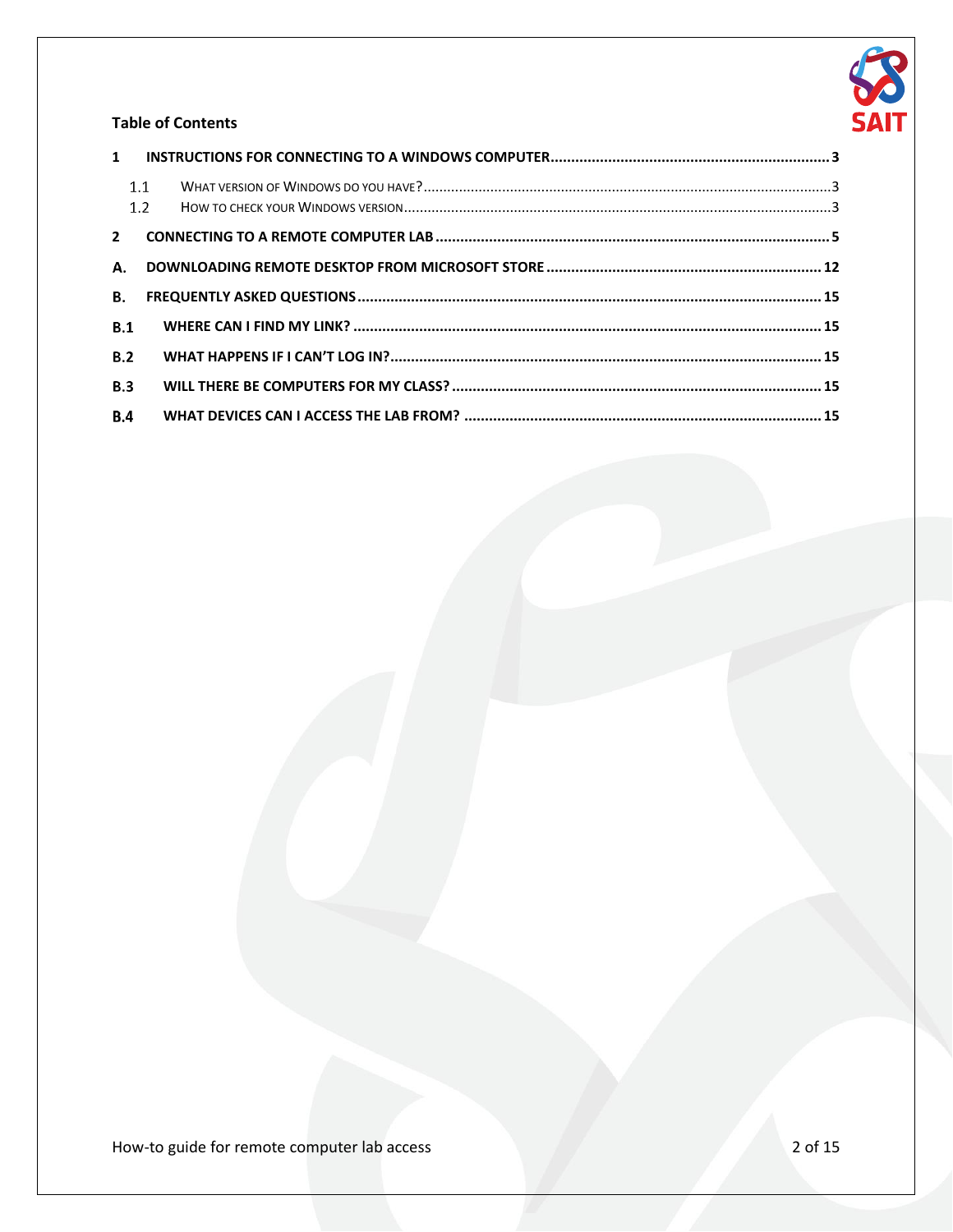

### <span id="page-2-0"></span>**1 Instructions for connecting to a Windows Computer**

#### <span id="page-2-1"></span>What version of Windows do you have?  $1.1$

- Windows 10 Home Edition Does not have Remote Desktop Connection proceed to "*Connecting to Remote Computer Lab"* [step 1](#page-4-0)
- *Windows 10 Pro* or *Education* already have Remote Desktop Connection proceed to "*Connecting to Remote Computer Access"* [step 2](#page-4-0)

#### <span id="page-2-2"></span>How to check your Windows version

1. Click on the Microsoft Start Menu



2. In the Search Box, Type: *"Winver"*

| <b>Best match</b>          |               |                                             |
|----------------------------|---------------|---------------------------------------------|
| Winver<br>п<br>Run command | $\rightarrow$ |                                             |
| Settings (1)               |               | Winver                                      |
|                            |               | Run command                                 |
|                            |               | Open<br>Гŝ                                  |
|                            |               | Run as administrator<br>도망                  |
|                            |               | Open file location<br>$\mathbb{L}$          |
|                            |               |                                             |
|                            |               |                                             |
|                            |               |                                             |
|                            |               |                                             |
|                            |               |                                             |
| Winver                     |               | 喘口<br>ø<br>Ξi<br><b>Fa</b><br>F<br><b>Q</b> |

How-to guide for remote computer lab access 3 of 15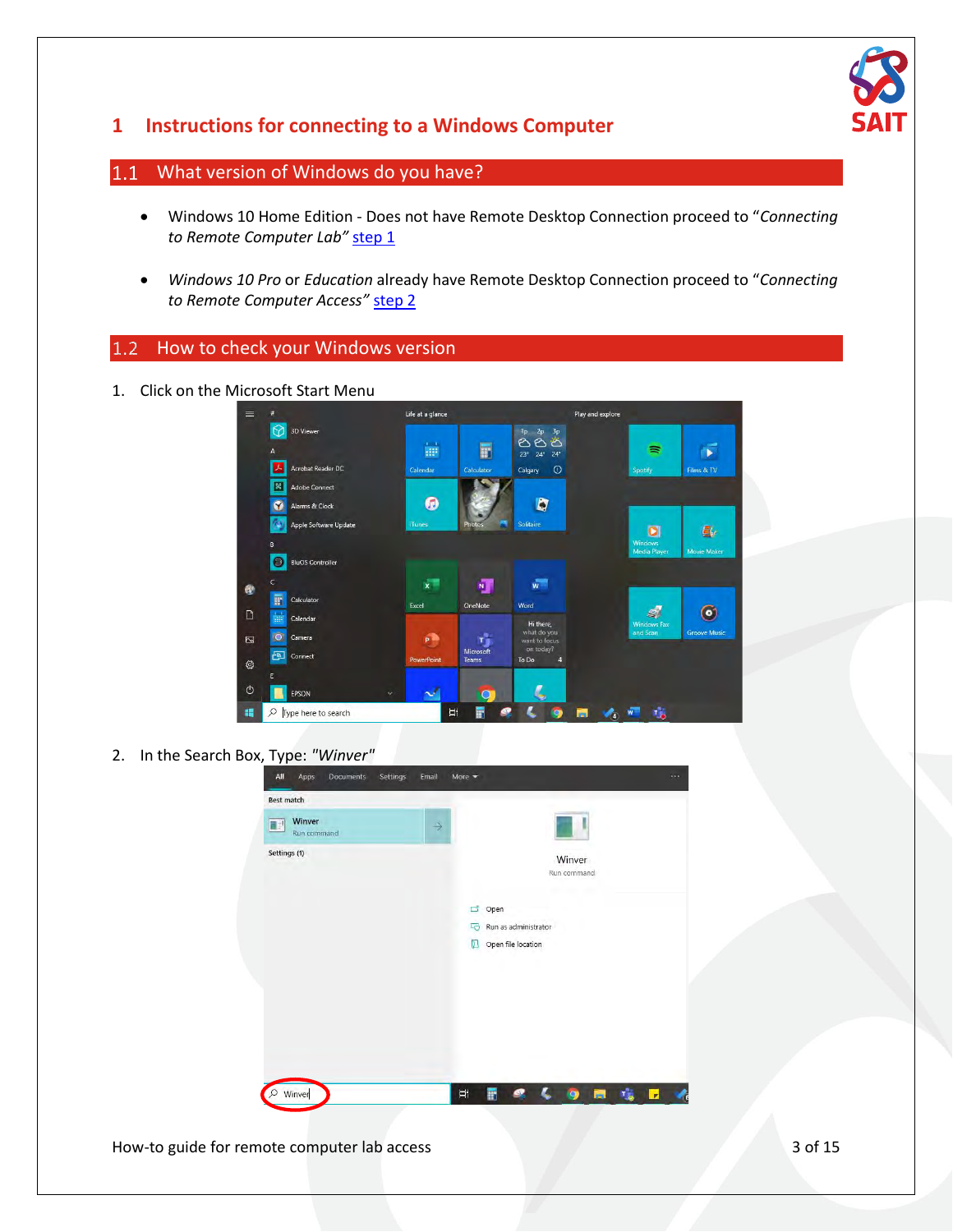

3. Select *"Run Command"*

| All<br>Apps<br>Settings<br><b>Documents</b> | Email | More $\equiv$              | $\cdots$ |
|---------------------------------------------|-------|----------------------------|----------|
| <b>Best match</b>                           |       |                            |          |
| Winver<br>E.<br>Run command                 | →     |                            |          |
| Settings (1)                                |       | Winver<br>Run command      |          |
|                                             |       | Open                       |          |
|                                             |       | Run as administrator<br>L, |          |
|                                             |       | Œ<br>Open file location    |          |

4. Check for either *Windows Home Edition, Windows Pro,* or *Windows Education*. This example was done on a home edition computer

| Windows 10                                                                                                                                                                                                                                                                                                                |  |
|---------------------------------------------------------------------------------------------------------------------------------------------------------------------------------------------------------------------------------------------------------------------------------------------------------------------------|--|
| Microsoft Windows<br>Version 1909 (OS Build 18363.959)<br>© 2019 Microsoft Corporation. All rights reserved.<br>The Windows 10 Home operating system and its user interface are<br>protected by trademark and other pending or existing intellectual property<br>rights in the United States and other countries/regions. |  |
| This product is licensed under the Microsoft Software License<br>Terms to:<br>Friess<br>OK                                                                                                                                                                                                                                |  |
|                                                                                                                                                                                                                                                                                                                           |  |
|                                                                                                                                                                                                                                                                                                                           |  |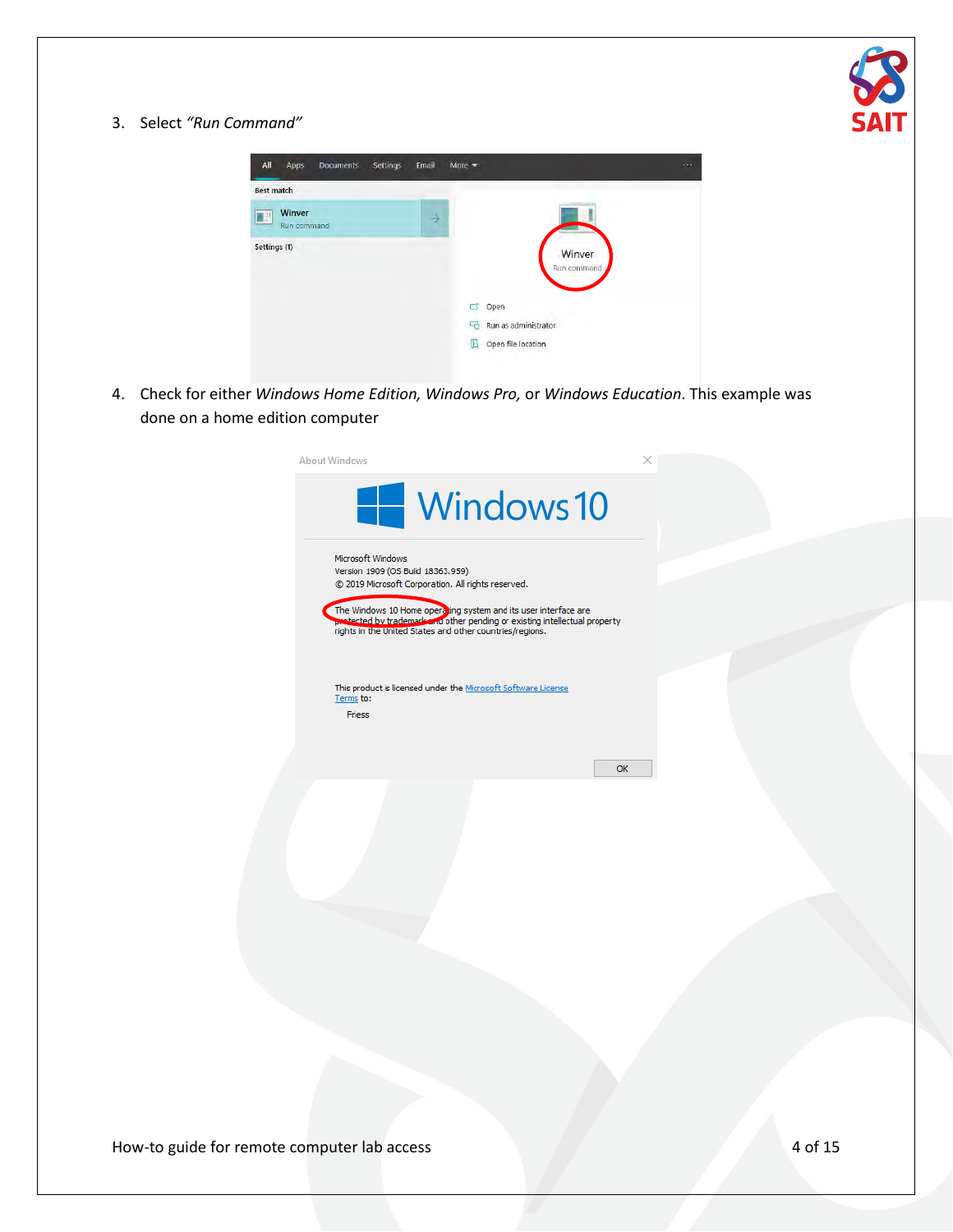

### <span id="page-4-0"></span>**2 Connecting to a Remote Computer Lab**

- 1. Download [Microsoft Remote Desktop](#page-11-0) from the Microsoft Store. (Home Edition Only)
- 2. Download and install SAIT Global Protect VPN Client. Instructions for VPN are found [here](https://www.sait.ca/student-life/student-services/technical-support-and-resources/network-and-wifi-access)
- 3. Connect to SAIT Global Protect VPN Client
- 4. Open a Web Browser and navigate to the [Remote Computer Lab Access Website](https://remoteaccess.labstats.com/Southern-Alberta-Institute-of-Technology)

| <b>KA309 - PC</b><br>34 computers available<br><b>睛 EN220131</b><br><b>相 EN217974</b><br><b>■ EN218122</b><br><b>画 EN217980</b><br><b>調 EN218117</b><br><b>III</b> EN218110 | EN220131.acdm.ds.sait.ca<br>EN217974, accim.ds.sait.ca<br>EN218122 sedm.ds.sait.ca<br>EN217980.accm.ds.sait.ca<br>EN218117.acdm.ds.sait.ca<br>EN218110.acdm.ds.sait.ca | <b>Connect</b><br><b>Connect</b><br>Connect<br>Connect<br>Connect<br>Connect |                                                                  |
|-----------------------------------------------------------------------------------------------------------------------------------------------------------------------------|------------------------------------------------------------------------------------------------------------------------------------------------------------------------|------------------------------------------------------------------------------|------------------------------------------------------------------|
|                                                                                                                                                                             |                                                                                                                                                                        |                                                                              |                                                                  |
|                                                                                                                                                                             |                                                                                                                                                                        |                                                                              |                                                                  |
|                                                                                                                                                                             |                                                                                                                                                                        |                                                                              |                                                                  |
|                                                                                                                                                                             |                                                                                                                                                                        |                                                                              |                                                                  |
|                                                                                                                                                                             |                                                                                                                                                                        |                                                                              |                                                                  |
|                                                                                                                                                                             |                                                                                                                                                                        |                                                                              |                                                                  |
|                                                                                                                                                                             |                                                                                                                                                                        |                                                                              |                                                                  |
| <b>眼 EN218109</b>                                                                                                                                                           | EN218109.accm.ds.salt.ca                                                                                                                                               | Connect                                                                      |                                                                  |
| <b>峰 EN218101</b>                                                                                                                                                           | EN218101.acdm.ds.sait.ca                                                                                                                                               | Connect                                                                      |                                                                  |
|                                                                                                                                                                             | EN217976.acdm.ds.sait.ca                                                                                                                                               | Connect                                                                      |                                                                  |
|                                                                                                                                                                             | FN220168.sodm.ds.sait.ca                                                                                                                                               | <b>Connect</b>                                                               |                                                                  |
|                                                                                                                                                                             | EN218129.accim.ds.sait.ca                                                                                                                                              | Connect                                                                      |                                                                  |
|                                                                                                                                                                             | <b>1 EN217976</b><br><b>眼 EN220168</b><br><b>間 EN218129</b>                                                                                                            |                                                                              | <b>■ EN218126</b><br>EN21B126.accim.ds.sait.ca<br><b>Connect</b> |

5. Find your computer lab classroom from the list provided. This will be the same classroom as your schedule from the Office of the Registrar.

| Southern Alberta Institute of Technology<br>REMOTE COMPUTER ACCESS |                                      |                            |                |
|--------------------------------------------------------------------|--------------------------------------|----------------------------|----------------|
| Computer Labs<br>KA309 PC                                          | KA309 - PC<br>34 computers available |                            |                |
| NK113-PC-BGIS<br>NK116 - PC - GNT                                  | <b>暗 EN220131</b>                    | EN220131 acdm.ds.aa/t.ca   | Connect        |
| NK120 - PC - BGIS<br>NK201 PC BGIS                                 | <b>■ EN217974</b>                    | ENZ17974 acom ds sail.ca   | Connect        |
| NK210-PC-CADD<br>NK212 - PC - CADD                                 | <b>域 EN218122</b>                    | EN218122.acqm.ds.satt.ca   | Connect        |
| NK216 - PC - CADD<br>NN121 PC-TVT                                  | <b>■ EN217980</b>                    | EN217980 acdm ds.sait.ca   | <b>Connect</b> |
| NNETO PC - HMGT                                                    | ■ EN21B117                           | EN218117.acdm.ds.sait.ca   | <b>Connect</b> |
|                                                                    | ■ EN218110                           | EN218110 acdm dit sait cir | <b>Connect</b> |
|                                                                    | <b>IS EN218109</b>                   | EN218109 acdm.ds.sait.ca   | Connect        |
|                                                                    | <b>幅 EN218101</b>                    | EN218101 acdm.ds.sait ca   | Connect        |
|                                                                    | <b>■ EN217976</b>                    | EN217976 activt ds sait ca | Connect        |
|                                                                    | <b>■ EN220168</b>                    | EN220168.acdm.ds.sart.ca   | <b>Connect</b> |
|                                                                    | <b>罐 EN218129</b>                    | EN218129.acdm.ds.sail.ca   | <b>Connect</b> |
|                                                                    | <b>罐 EN218126</b>                    | EN218126.acom.ds.sait.ca   | Connect        |

How-to guide for remote computer lab access 5 of 15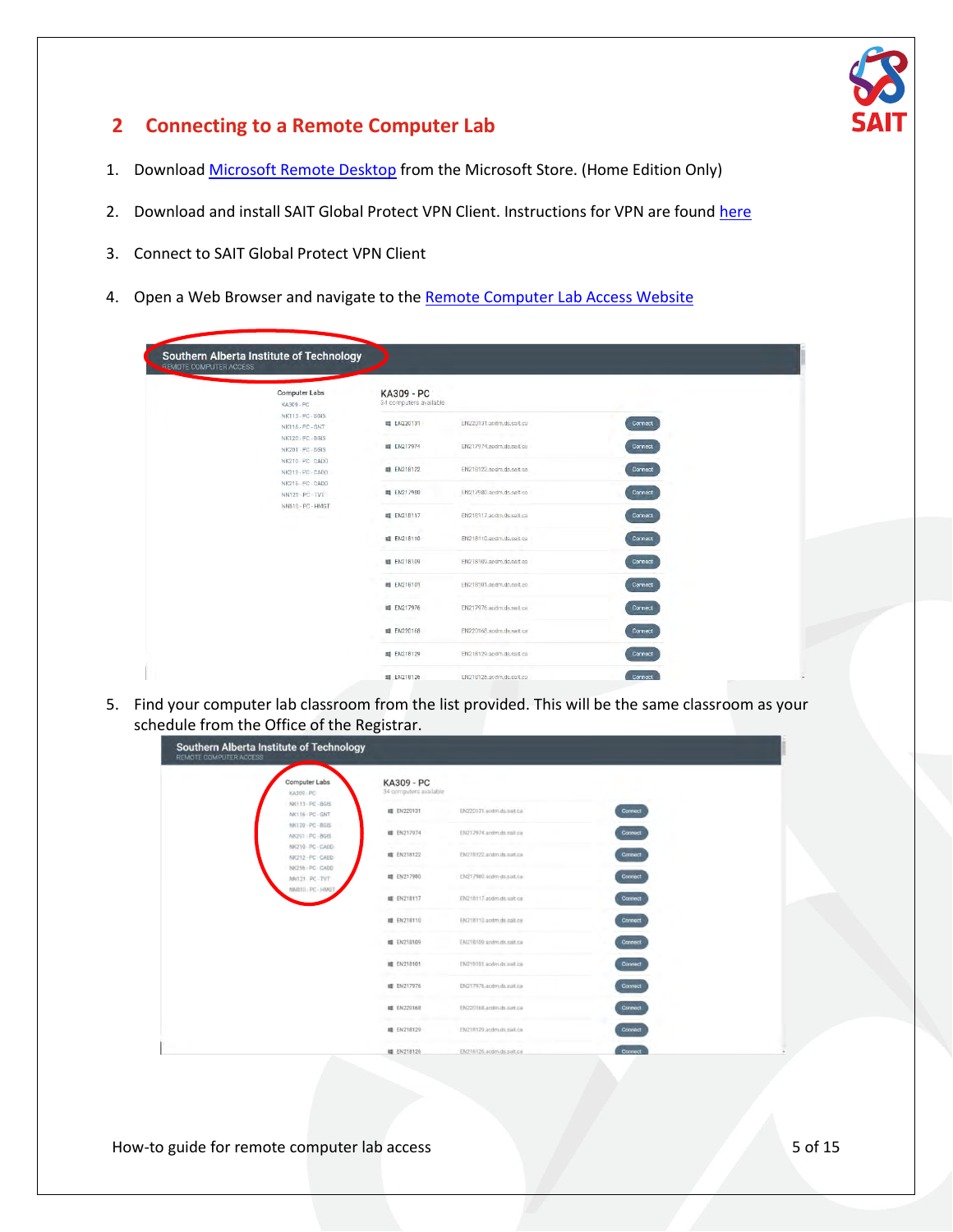

6. Once in your "Classroom" select a computer and click the "Connect" button. In this example we are using classroom NK113-PC-BGIS

| KA309 - PC<br><b>NK113 - PC - BGIS</b> | 32 computers available |                            |                |  |
|----------------------------------------|------------------------|----------------------------|----------------|--|
| IK116 - PC - GN                        | <b>■ CNST220246</b>    | CNST220246.acdm.ds.sait.ca | Connect        |  |
| NK120 - PC - BGIS<br>NK201-PC-BGIS     | <b>III</b> CNST220261  | CNST220261.acdm.ds.sait.ca | Connect        |  |
| NK210 - PC - CADD<br>NK212 - PC - CADD | <b>组 CNST220254</b>    | CNST220254.acdm.ds.salt.ca | Connect        |  |
| NK216 - PC - CADD<br>NN121-PC-TVT      | <b>調 CNST220260</b>    | CNST220260.acdm.ds.salt.ca | Connect        |  |
| NN810 - PC - HMGT                      | <b>眼 CNST220253</b>    | CNST220253 acdm ds sait.ca | Connect        |  |
|                                        | <b>III</b> CNST220242  | CNST220242.acdm.ds.sait.ca | <b>Connect</b> |  |
|                                        | <b>III</b> CNST220252  | CNST220252.acdm.ds.salt.ca | <b>Connect</b> |  |
|                                        | <b>III</b> CNST220266  | CNST220266.acdm.ds.sait.ca | Connect        |  |
|                                        | <b>■ CNST220269</b>    | CNST220269.acdm.ds.sait.ca | Connect        |  |
|                                        | <b>■ CNST220271</b>    | CNST220271.acdm.ds.sait.ca | Connect        |  |
|                                        | <b>罐 CNST220258</b>    | CNST220258.acdm.ds.sait.ca | <b>Connect</b> |  |
|                                        | <b># CNST220267</b>    | CNST220267.acdm.ds.sait.ca | <b>Connect</b> |  |

7. Select the Computer you would like to connect to. In this example Computer CNST220249 was chosen.

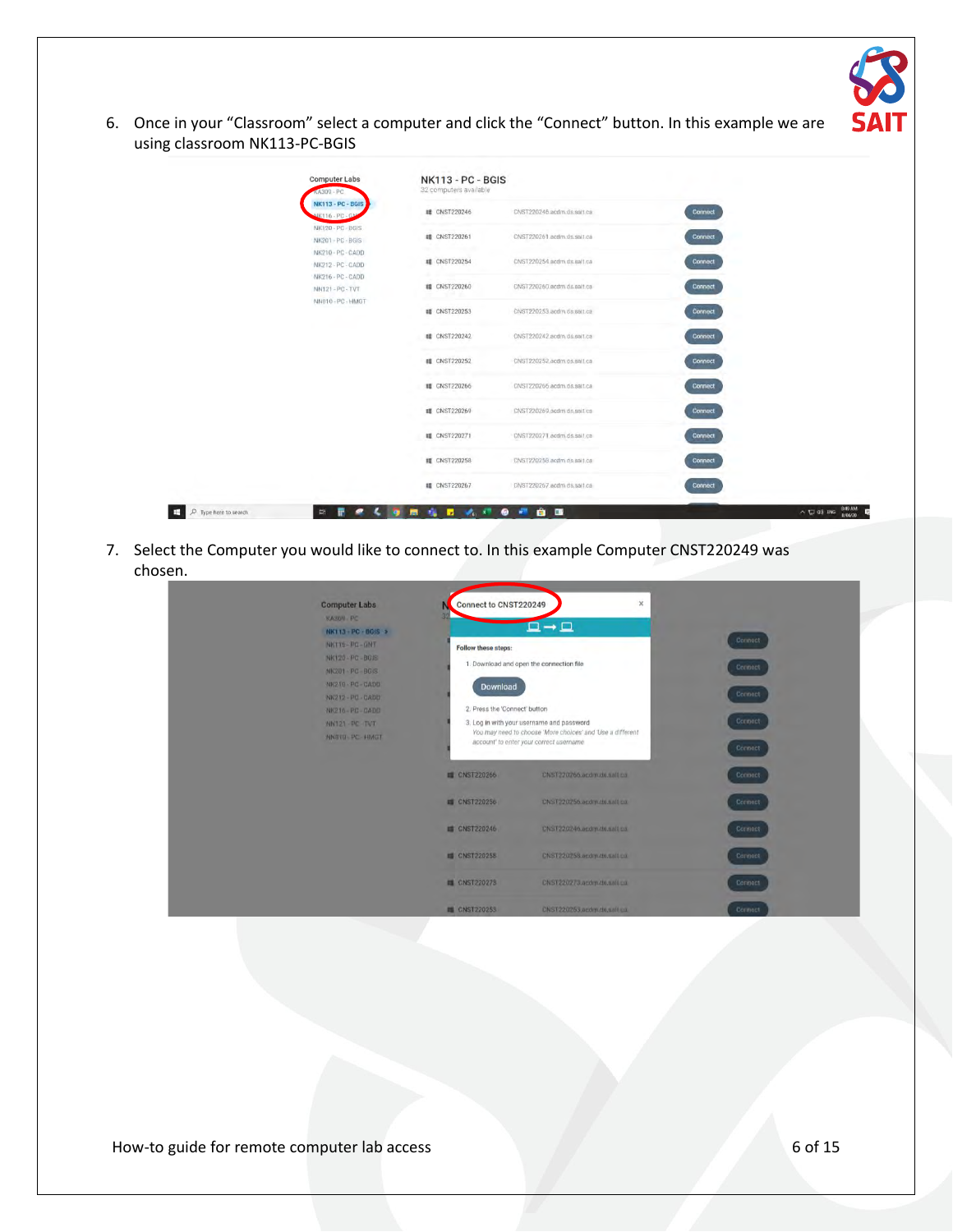

8. Download the Remote Desktop Shortcut

| U McAfee <sup>"</sup>   WebAdvisor                                                            |                                                             |                                                                                                         |                                                                                                          | We're scanning your download just to be safe » | <b>C</b> Scanning                       |
|-----------------------------------------------------------------------------------------------|-------------------------------------------------------------|---------------------------------------------------------------------------------------------------------|----------------------------------------------------------------------------------------------------------|------------------------------------------------|-----------------------------------------|
|                                                                                               | <b>Computer Labs</b><br><b>KASSIN-RC</b><br>NR113-PC-DOIS > | N Connect to CNST220249                                                                                 | $\times$<br>$\Box \rightarrow \Box$                                                                      |                                                |                                         |
|                                                                                               | NK116 - PO - GNT                                            | Follow these steps:                                                                                     |                                                                                                          | Connect                                        |                                         |
|                                                                                               | NK120-PCI-BGIS-<br>TOC203 PC - REUS                         |                                                                                                         | 1. Download and open the connection file                                                                 | Connect                                        |                                         |
|                                                                                               | NK210 PC CADIL                                              | Download                                                                                                |                                                                                                          |                                                |                                         |
|                                                                                               | WR212-PC-CADD                                               |                                                                                                         |                                                                                                          | Connect                                        |                                         |
|                                                                                               | <b>NICEI 6-PC-CADD</b>                                      | 2. Press the 'Connect' button                                                                           |                                                                                                          | Connect                                        |                                         |
|                                                                                               | MN121 HC TVT<br>NUMBER OF BRIDE                             |                                                                                                         | 3. Log in with your username and password<br>You may need to choose 'More choices' and 'Use a different' |                                                |                                         |
|                                                                                               |                                                             |                                                                                                         | account' to enter your correct username                                                                  | Connect                                        |                                         |
|                                                                                               |                                                             | <b>EL CNST220266</b>                                                                                    | ERST220766 and m.dn and in                                                                               | Connect                                        |                                         |
|                                                                                               |                                                             | <b>ME CNST220256</b>                                                                                    | ENST220256 ardredisant.ca                                                                                | Comment                                        |                                         |
|                                                                                               |                                                             | <b>B</b> CNST220246                                                                                     | DNST230240.andro.dh.natt.ca                                                                              | Contract                                       |                                         |
|                                                                                               |                                                             | E CNST220258                                                                                            | DNS1230250 acqttr.divisit ca                                                                             | Connect                                        |                                         |
|                                                                                               |                                                             | E CNST220273                                                                                            | DNST220273 avoiro.ch.kart.ca.                                                                            | Connect                                        |                                         |
|                                                                                               |                                                             | <b>E CNST220253</b>                                                                                     | DNST220253 acqtrt.dk sattisti                                                                            | Connect                                        |                                         |
| https://remoteatcess/abstats.com/rdp/Southern-Alberta-Institute-of-Technology/1208/CNS1720249 |                                                             | <b>MACOCTORY</b>                                                                                        | PARTOGOGAL STORE                                                                                         | Personal                                       |                                         |
| $\left( \bullet \right)$<br>CNST220249 rdp                                                    |                                                             |                                                                                                         |                                                                                                          |                                                | Show all X                              |
| O Type here to search<br>÷                                                                    | $\equiv$<br>т                                               | $\begin{array}{c} \bullet & \bullet \\ \bullet & \bullet \end{array}$<br>ы<br><b>Tak</b><br><b>Part</b> | ÷                                                                                                        |                                                | 10:47 AM<br>$\sim$ TJ 00 ENG<br>8/06/20 |

9. There will be a file that opens on the bottom left of your screen. Double click to open the file.

| <b>Computer Labs</b>                                                                                  | Connect to CNST220249                                                                                                 | $\pmb{\times}$                                             |                               |                                           |
|-------------------------------------------------------------------------------------------------------|-----------------------------------------------------------------------------------------------------------------------|------------------------------------------------------------|-------------------------------|-------------------------------------------|
| KASIVO PO<br>NK113-PC-BGIS ><br><b>NKITG PC-GNT</b><br>NK120 PC BGIS<br>NXWIT PE-THE<br>NK710 FC-DADD | Follow these steps:<br>1. Download and open the connection file<br>Download                                           | $\Box \rightarrow \Box$                                    | Comeci<br>Connect             |                                           |
| NETTO PC LIADE<br>NK/H6 PL DADD<br><b>NNIVE RC TVT</b><br>NNILL PC HMST                               | 2. Press the 'Connect' button<br>3. Log in with your username and password<br>account' to enter your correct username | You may need to choose 'More choices' and 'Use a different | Connoct<br>Connect<br>Connuc) |                                           |
|                                                                                                       | <b>EL CNST220266</b>                                                                                                  | CRST220266 acrim on gait car                               | Connect                       |                                           |
|                                                                                                       | <b>III</b> CNST220256<br><b>EL CN51220246</b>                                                                         | CNST200256 announcement on<br>CNST220246.ocom.thr.mit.com  | Connect<br>Connect.           |                                           |
|                                                                                                       | <b>E CNST220258</b>                                                                                                   | E19512720258 (under direction)                             | Connect                       |                                           |
|                                                                                                       | <b>E CNST220273</b>                                                                                                   | DNST 220273 quitin an ailt ca-                             | Connect                       |                                           |
|                                                                                                       | <b>E CNST220253</b>                                                                                                   | CN3T220253 access as cartico                               | Connect                       |                                           |
| CNST220249.rdp<br>$\sim$                                                                              | <b>MACROSTOMY-</b>                                                                                                    | PRESTORING & COMPANY                                       |                               | Show all                                  |
| Ħ<br>be here to search                                                                                | Ы                                                                                                                     | 商                                                          |                               | 10:47 AM<br>$\wedge$ 53 40 ENG<br>8/06/20 |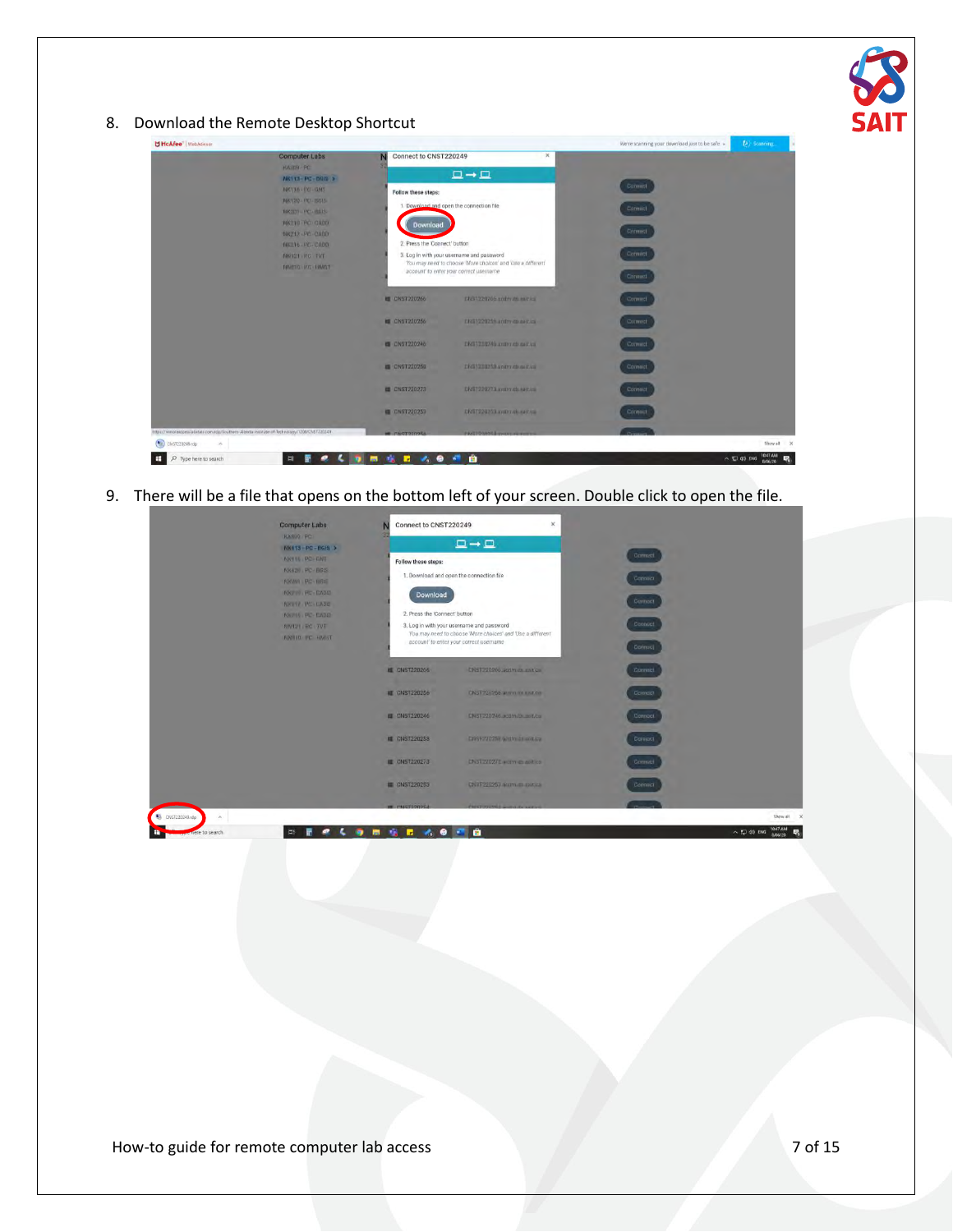| McAfee <sup>-</sup> WebAdvisor |                                                                                                                                                                                                                        |                                                                                                                                                                                                                                                                                                                                                                                                                                                                                                                                       |                                              | We're scanning your download just to be safe »                                                                                        | (2) scarming. |
|--------------------------------|------------------------------------------------------------------------------------------------------------------------------------------------------------------------------------------------------------------------|---------------------------------------------------------------------------------------------------------------------------------------------------------------------------------------------------------------------------------------------------------------------------------------------------------------------------------------------------------------------------------------------------------------------------------------------------------------------------------------------------------------------------------------|----------------------------------------------|---------------------------------------------------------------------------------------------------------------------------------------|---------------|
|                                | <b>Computer Labs</b><br><b>VASNO-PC</b><br>NK113-PC-BOIS 3<br>NICELO PC-GNT<br><b>NK120 PC BOIS</b><br>NN203-PC-BGIS<br><b>MK210 PC CADU</b><br>NK212-PC-CADD<br>NKZIN-PC-CADD<br>NN121 FC TVT<br><b>NNB10-PC-NMGT</b> | Connect to CNST220249<br>$\Box \rightarrow \Box$<br>Folloy: these stans<br>How do you went to enen this file?<br>p using this app<br><b>Remote Desktop Connection</b><br>Other options<br>Remote Desktop<br>Look for an app in the Microsoft Store<br>E.<br>More apps<br><b>E CNST</b><br>Always use this app to open .rdp files<br>CNS <sup>:</sup><br><b>OK</b><br>E CN<br><b>EL CNST220258</b><br><b>CNRT9300</b><br><b>DANT220278 ADMITRIA SHILLA</b><br><b>U CNST220273</b><br><b>E CNST220253</b><br>CNST220253 accords and car | $\times$<br>brit<br><b>STI Bun 4D (r) bu</b> | Connect<br><b>Connect</b><br>Connect<br>Connect<br>Connect<br>Connect<br>Connect:<br><b>Connuct</b><br>Connect<br>Connect:<br>Connect |               |
| # Opening CNST2 /dp.           |                                                                                                                                                                                                                        | <b>HE CARTOONSE</b><br><b>CAUSTRONATA A</b>                                                                                                                                                                                                                                                                                                                                                                                                                                                                                           |                                              |                                                                                                                                       |               |

#### 11. Click on *"Connect"*

|                                | <b>Computer Labs</b>                                                                             | Connect to CNST220249                                                                                                        | ×                                                                                                                                                                                                                                                                                                                                                                   |                                           |                                                 |
|--------------------------------|--------------------------------------------------------------------------------------------------|------------------------------------------------------------------------------------------------------------------------------|---------------------------------------------------------------------------------------------------------------------------------------------------------------------------------------------------------------------------------------------------------------------------------------------------------------------------------------------------------------------|-------------------------------------------|-------------------------------------------------|
|                                | <b>KA3D9 PD</b><br>NK113 - PC - BGIS >                                                           |                                                                                                                              | $\Box \rightarrow \Box$                                                                                                                                                                                                                                                                                                                                             |                                           |                                                 |
|                                | NKTTA . PC GNT<br><b>NATION-TO BOIS-</b><br>NIC201 - PC - UGIS<br>NKZ10-PC-OADD<br>NK212 PC CADD | Follow these steps:<br>Download<br>Remote Desktop Connection                                                                 | 1. Download and open the connection file<br>$\times$                                                                                                                                                                                                                                                                                                                | <b>Comed</b><br><b>Connect</b><br>Connect |                                                 |
|                                | NK716 PC-CADD<br><b>IGHET-PE-TVT</b><br>NNR1C-PC-HMGT                                            | Publisher:<br>$-159$<br>Type:<br>Remote computer:<br>Don't ask me again for connections to this computer<br>(m) Show Details | $\frac{4}{3}$ . The publisher of this remote connection can't be identified. De you want to connect anyway?<br>This remote connection could ham your local or remote computer. Do not connect unless you know where<br>this connection came from or have used it before.<br>Unknown publisher<br>Reinote Desktop Connection<br>CNST220249 acdm.ds sat ca<br>Connect | Connect<br>Donnect<br>Connect             |                                                 |
|                                |                                                                                                  | <b>EL CNST220246</b>                                                                                                         | ONST220244-actim da sait ca                                                                                                                                                                                                                                                                                                                                         | Connect<br>Connect                        |                                                 |
|                                |                                                                                                  | <b>ED CNST220258</b><br><b>E CNST220273</b>                                                                                  | CNST220258 ardm.th.aut.ca<br>CNST220271 Applies the sail for                                                                                                                                                                                                                                                                                                        | Connect<br>Connect                        |                                                 |
|                                |                                                                                                  | <b>M</b> CNST220253<br><b>WE CARTOONSA</b>                                                                                   | CAST270253 serim di salt.co<br>THE PERIOD STREET                                                                                                                                                                                                                                                                                                                    | Connect                                   |                                                 |
| 5 CNST220249 (2) rdp<br>$\sim$ |                                                                                                  |                                                                                                                              |                                                                                                                                                                                                                                                                                                                                                                     |                                           | Show all<br>$\times$                            |
| Ø.<br>Type here to search<br>÷ | Ħ<br>۰<br>龗                                                                                      | m<br><b>TER</b><br>$2.9 - 1$<br>п                                                                                            | 自我                                                                                                                                                                                                                                                                                                                                                                  |                                           | 10:48 AM<br>$\land$ ( $\Box$ 4%) ENG<br>8/06/20 |

How-to guide for remote computer lab access 8 of 15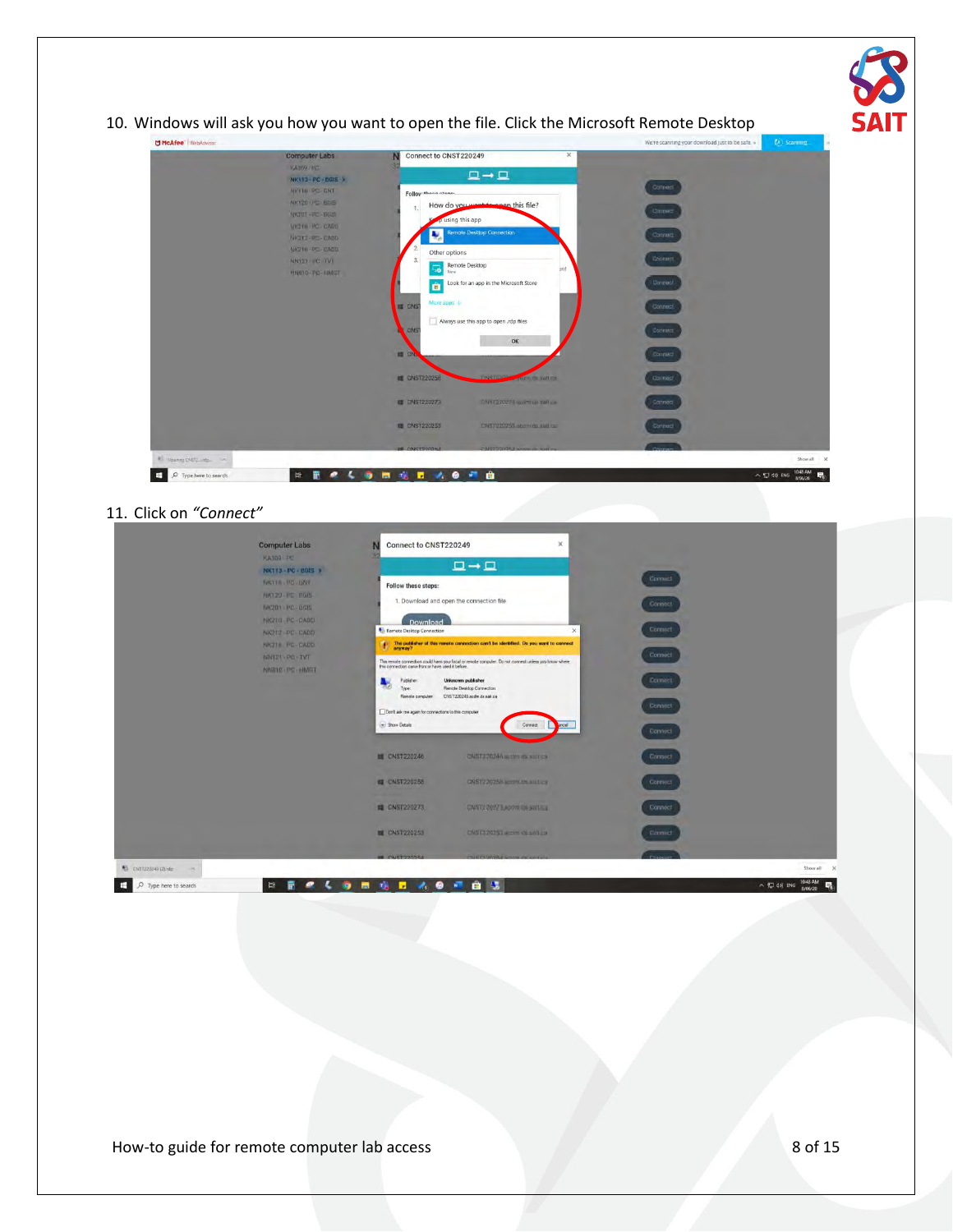

12. In the Windows Security Window: Enter in your logon ID. For a student it will be acdm\6 digit ID (No leading 0's). Example acdm\123456

| <b>Computer Labs</b> | Connect to CNST220249       | $\boldsymbol{\times}$                        |                |  |
|----------------------|-----------------------------|----------------------------------------------|----------------|--|
| KASHU RC             |                             |                                              |                |  |
| NK113-PC-DOM >       |                             | $\Box \rightarrow \Box$                      | <b>Connect</b> |  |
| NKYTO - PIC-ENT      | Follow these steps:         |                                              |                |  |
| NK120 - PC - BOIS    | 1. Download an              | ection file                                  |                |  |
| NR.201-PE-RGEE       |                             |                                              | Connect        |  |
| NIN HO-PC-CADO       | Windows Security            | $\times$                                     | Contract       |  |
| NEVY PC-FADD         | Enter your credentials      |                                              |                |  |
| NK TTO - PU - GADO   |                             | These credentials will be used to connect to | Connect        |  |
| NHY21-PC-TVT         | CNST220249.acdm.ds.sait.ca. |                                              |                |  |
| NNETO-PC-HMGT        | line name                   |                                              | <b>Gonnact</b> |  |
|                      | Password                    |                                              |                |  |
|                      |                             |                                              | Comedi         |  |
|                      | Remember me                 |                                              |                |  |
|                      | <b>OK</b>                   | Cancel                                       | Connect        |  |
|                      |                             |                                              |                |  |
|                      | <b>EL CNSTANO45</b>         | CNSTZUMAS<br>com de unit au                  | Connect        |  |
|                      |                             |                                              |                |  |
|                      | <b>EL CNST220263</b>        | CNETZZOZ63 acom za anitza                    | <b>Connect</b> |  |
|                      |                             |                                              |                |  |
|                      | <b>EL CNST220252</b>        | CNST270252-midm (framfold)                   | Connect.       |  |
|                      | . .                         |                                              |                |  |
|                      | <b>EL CNST220269:</b>       | CNET220269 address antes                     | Commer.        |  |
|                      |                             |                                              |                |  |
|                      | <b>E CNST220250</b>         | CNST220258 voorwels europe                   | Connect        |  |
|                      |                             |                                              |                |  |

13. Hit the *"OK"* button to connect. Be patient as it may take a few minutes for the computer to connect and build your student profile.

|                            | Computer Labs<br>KA309 - PC | <b>NK113 - PC - BGIS</b><br>32 computers available                                 |                                                                                        |                |                               |
|----------------------------|-----------------------------|------------------------------------------------------------------------------------|----------------------------------------------------------------------------------------|----------------|-------------------------------|
|                            | NK113-PC-BGIS >             |                                                                                    |                                                                                        |                |                               |
|                            | NK116 - PC - GNT            | <b>III</b> CNST220256                                                              | experiences and azerograms.                                                            | <b>Connect</b> |                               |
|                            | NK120 - PC - BGIS           |                                                                                    |                                                                                        |                |                               |
|                            | NK201 - PC - BGIS           | <b>ME CNST</b><br><b>GALAZY</b><br><b>A</b> <sub>D</sub> Remote Desktop Connection | PAGE Editorial Advancedure of any                                                      | <b>Connect</b> |                               |
|                            | NK210-PC-CADD               |                                                                                    | The identity of the runote computer cannot be verified. Do you want to connect anyway? |                |                               |
|                            | NK212 - PC - CADD           | CNST                                                                               | The remote computer could not be authenticated due to problems with its                | <b>Connect</b> |                               |
|                            | NK216 - PC - CADD           |                                                                                    | security certificate. It may be unsafe to proceed                                      |                |                               |
|                            | NN121 PC TVT                | Cerificate name<br><b>IS CNST</b>                                                  | [1] Name in the certificate from the remote computer                                   | <b>Connect</b> |                               |
|                            | NN810-PC-HMGT               |                                                                                    | CNST220249 ACDM DS SAIT CA                                                             |                |                               |
|                            |                             | Certicate errors<br><b>III</b> CNST                                                | The following errors were encountered while validating the remote.                     | Connect        |                               |
|                            |                             | computer's certificate:                                                            |                                                                                        |                |                               |
|                            |                             | <b>EL</b> CNST                                                                     | The certificate is not from a trusted certifying authorty                              | Connect        |                               |
|                            |                             |                                                                                    | Do you want to connect despite these certificate amont?                                |                |                               |
|                            |                             |                                                                                    | CNST   Don't ask me again for corrections to the computer                              | Connect        |                               |
|                            |                             | yes cetilicate.                                                                    | 一脚。<br>101                                                                             |                |                               |
|                            |                             | <b>III</b> CNS<br><b>VUZZD</b>                                                     | UNST 220245 accriterian                                                                | Connect        |                               |
|                            |                             |                                                                                    |                                                                                        |                |                               |
|                            |                             | <b>III</b> CNST220263                                                              | o acom da suit ca                                                                      | Connect        |                               |
|                            |                             |                                                                                    |                                                                                        |                |                               |
|                            |                             | <b>III</b> CNST220252                                                              | CNST220252.acdm.ds.saft.ca                                                             | <b>Connect</b> |                               |
|                            |                             |                                                                                    |                                                                                        | $\mathcal{A}$  |                               |
|                            |                             | <b>III</b> CNST220269                                                              | CNST220269.acdm.ds.satt.ca                                                             | <b>Connect</b> |                               |
|                            |                             |                                                                                    |                                                                                        |                |                               |
|                            |                             | <b>III</b> CNST220258                                                              | CNST220258.accim.ds.sait.ca                                                            | <b>Connect</b> |                               |
|                            |                             |                                                                                    |                                                                                        |                |                               |
| E<br>O Type here to search | Ħ                           | <b>TAIL WITH</b><br>ъ                                                              | - 5                                                                                    |                | 3/27 PM<br>$\wedge$ 13 do ENG |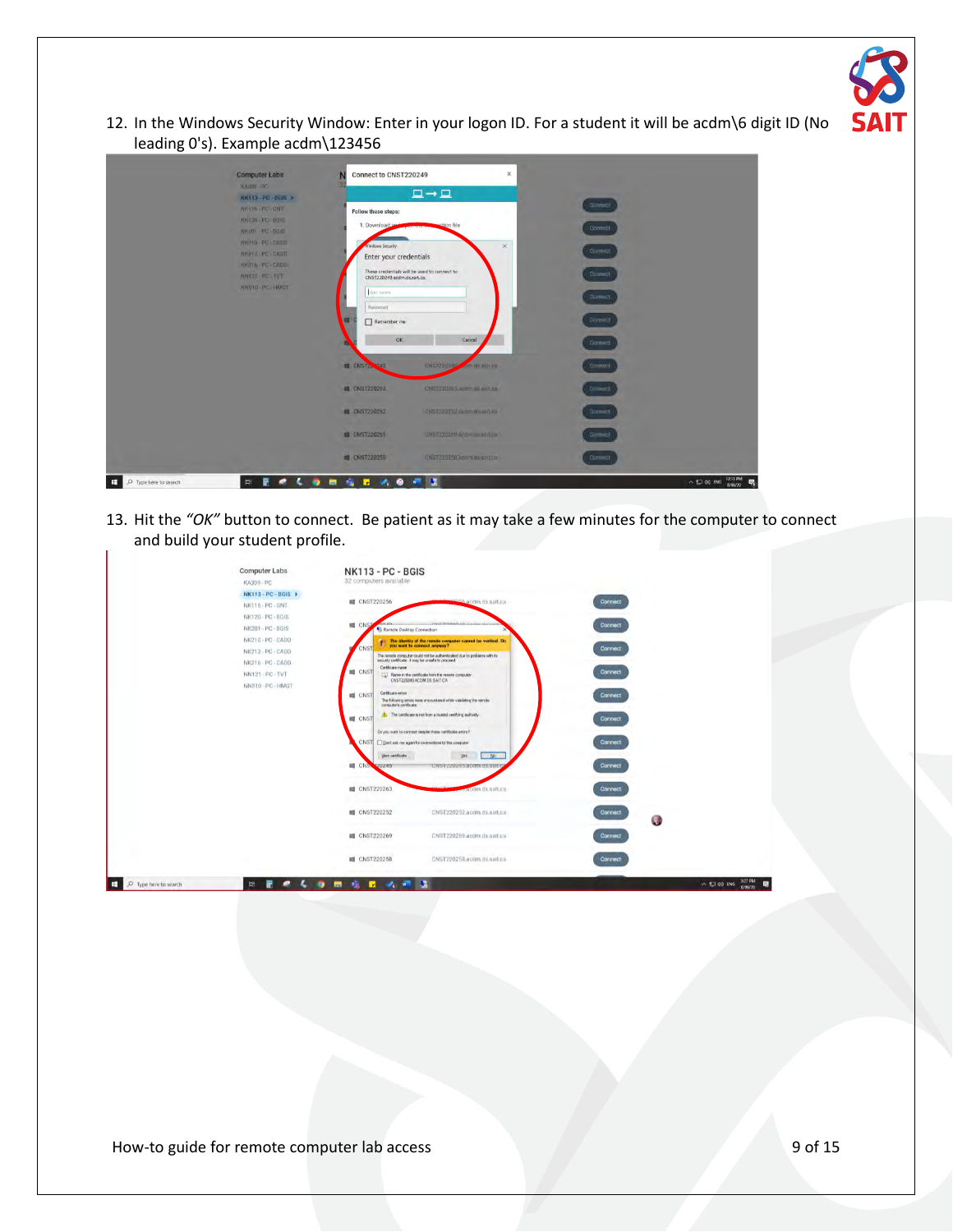

## **3 Signing Out of a Remote Session at the end of class**

Please remember to **Sign Out** at the end of your session as other students will need to access these remote computers.



**IRRB n g**<sub>r</sub><sub>e</sub> **ZES OCH ADSE**  $w \equiv$  $x \frac{m}{2}$  $\mathbf{q}$ P3  $\bullet$   $\blacksquare$  $\blacksquare$  $\bullet$  $\ddot{e}$ â

How-to guide for remote computer lab access 10 of 15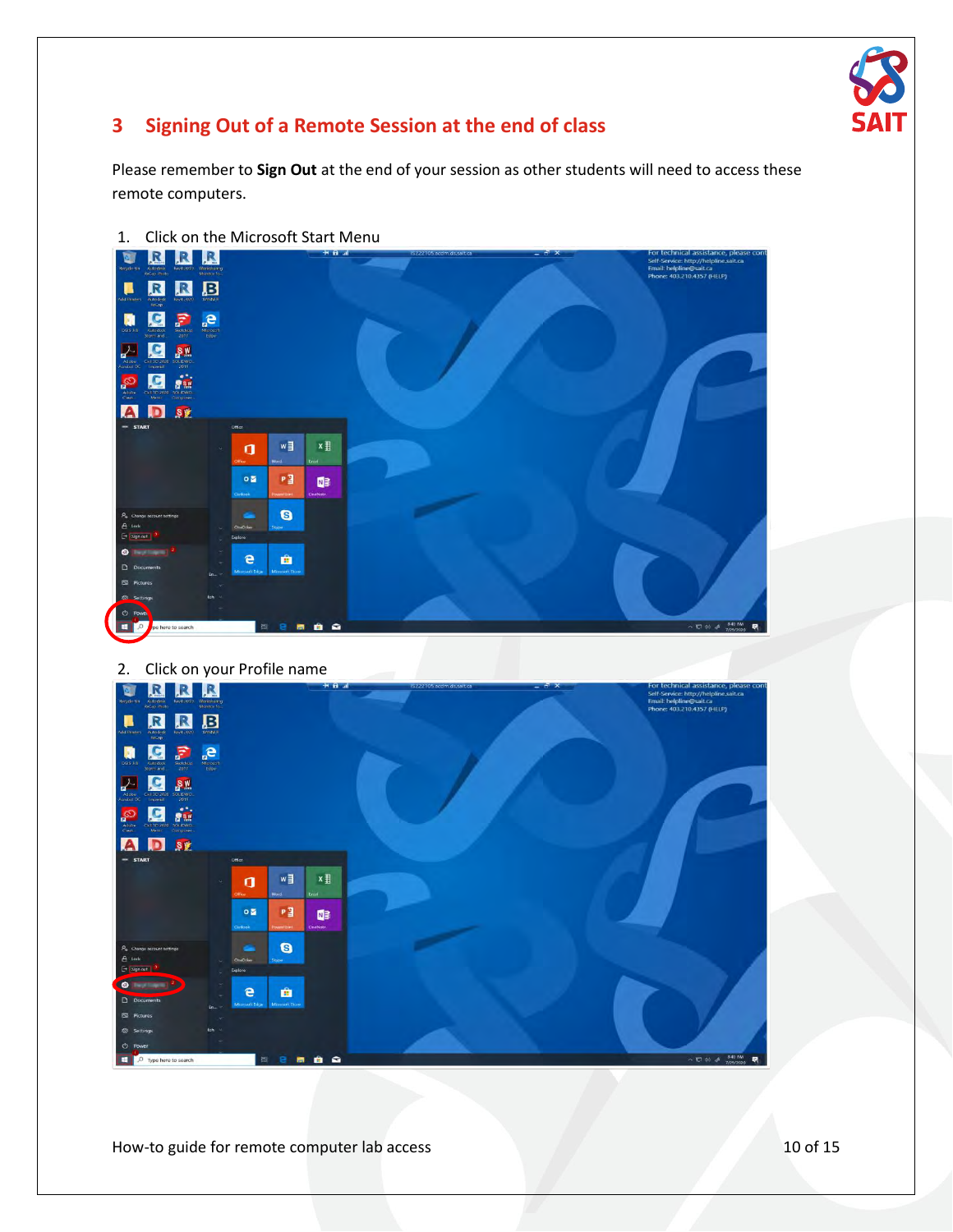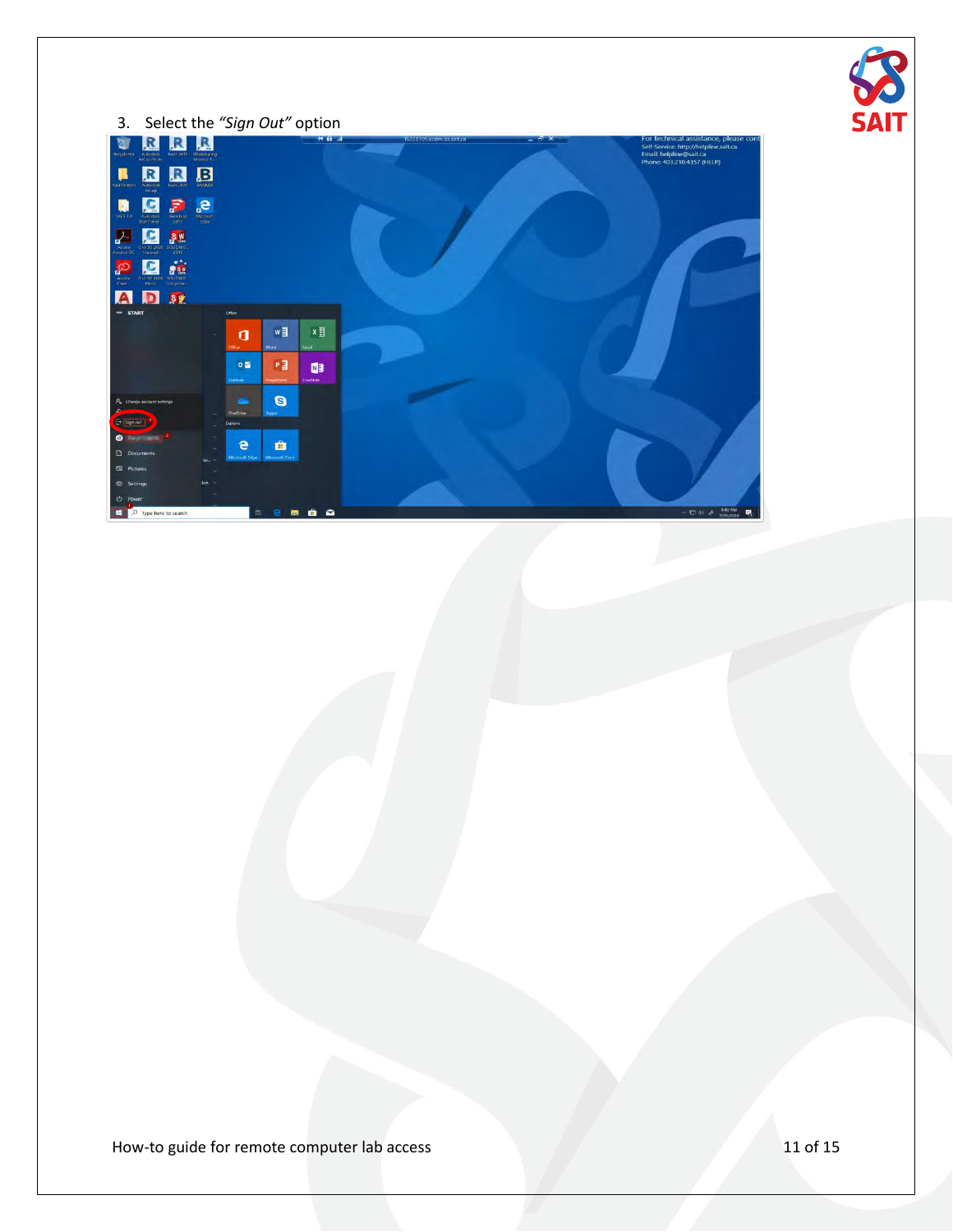

## <span id="page-11-0"></span>**Downloading Remote Desktop from Microsoft Store**

#### 1. Click on the Microsoft Start Menu



2. In the Search Box, Type: "Microsoft Store". Then click on the Microsoft Store App to launch the store.

| All               | Apps                          | Documents | Settings | Email | More $\equiv$ |                                        |                        |   | 180 |
|-------------------|-------------------------------|-----------|----------|-------|---------------|----------------------------------------|------------------------|---|-----|
| <b>Best match</b> |                               |           |          |       |               |                                        |                        |   |     |
| Ê                 | <b>Microsoft Store</b><br>App |           |          | →     |               |                                        | Ĥ                      |   |     |
|                   |                               |           |          |       |               |                                        | Microsoft Store<br>App |   |     |
|                   |                               |           |          |       | 冒             | Open                                   |                        |   |     |
|                   |                               |           |          |       |               | -El Pin to Start<br>-El Pin to taskbar |                        |   |     |
|                   |                               |           |          |       | ශ             | App settings                           |                        |   |     |
|                   |                               |           |          |       |               |                                        |                        |   |     |
|                   |                               |           |          |       |               |                                        |                        |   |     |
|                   |                               |           |          |       |               |                                        |                        |   |     |
|                   | O Microsoft Store             |           |          |       | 軍             | F                                      |                        | п | W   |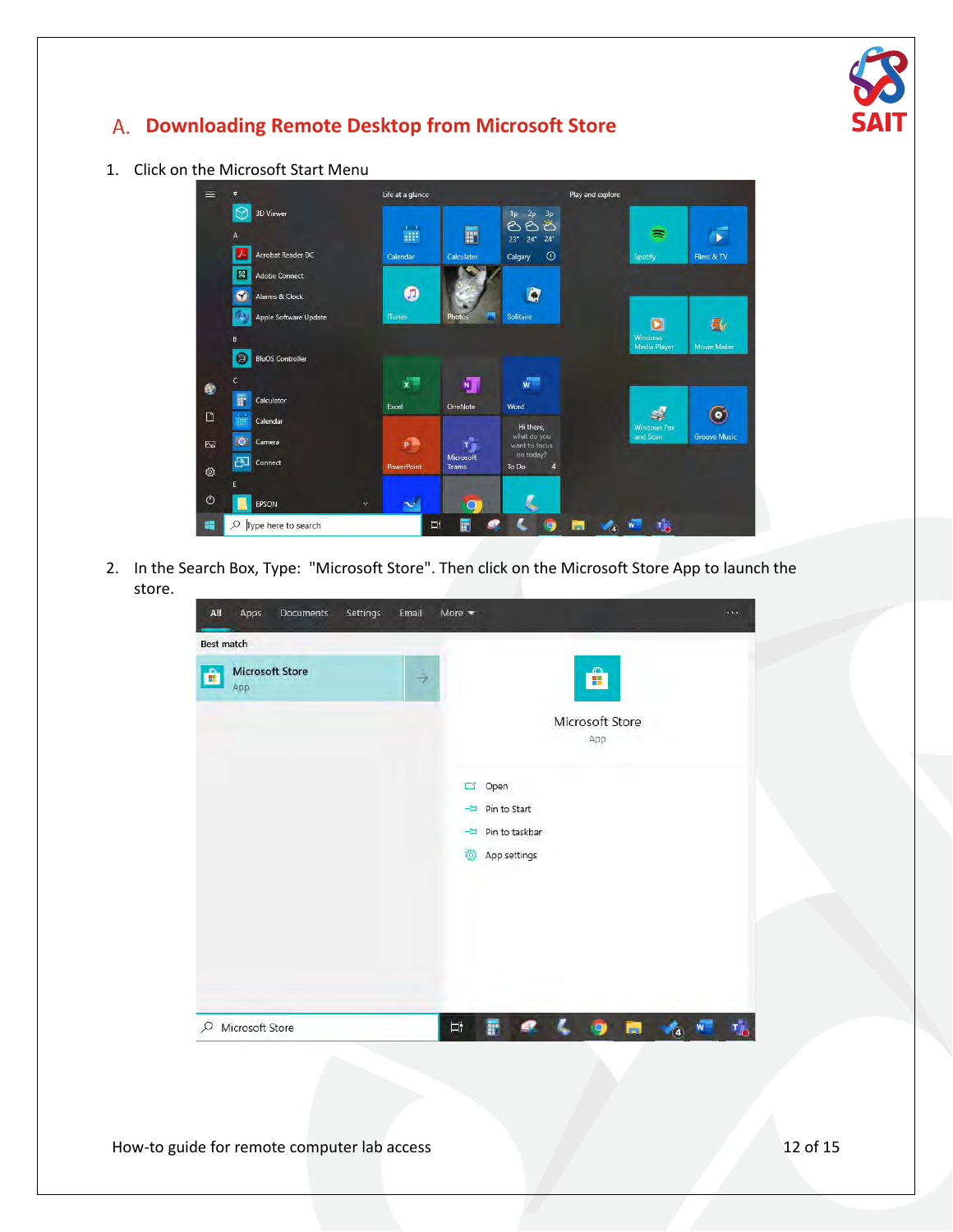

#### 3. Click on the Search Icon (Magnify Glass)



**RE-ORDER** Tell Me Wh

**Dungeons He** 

Microsoft Flight

## 4. Type *"Remote Desktop"* and hit enter



How-to guide for remote computer lab access 13 of 15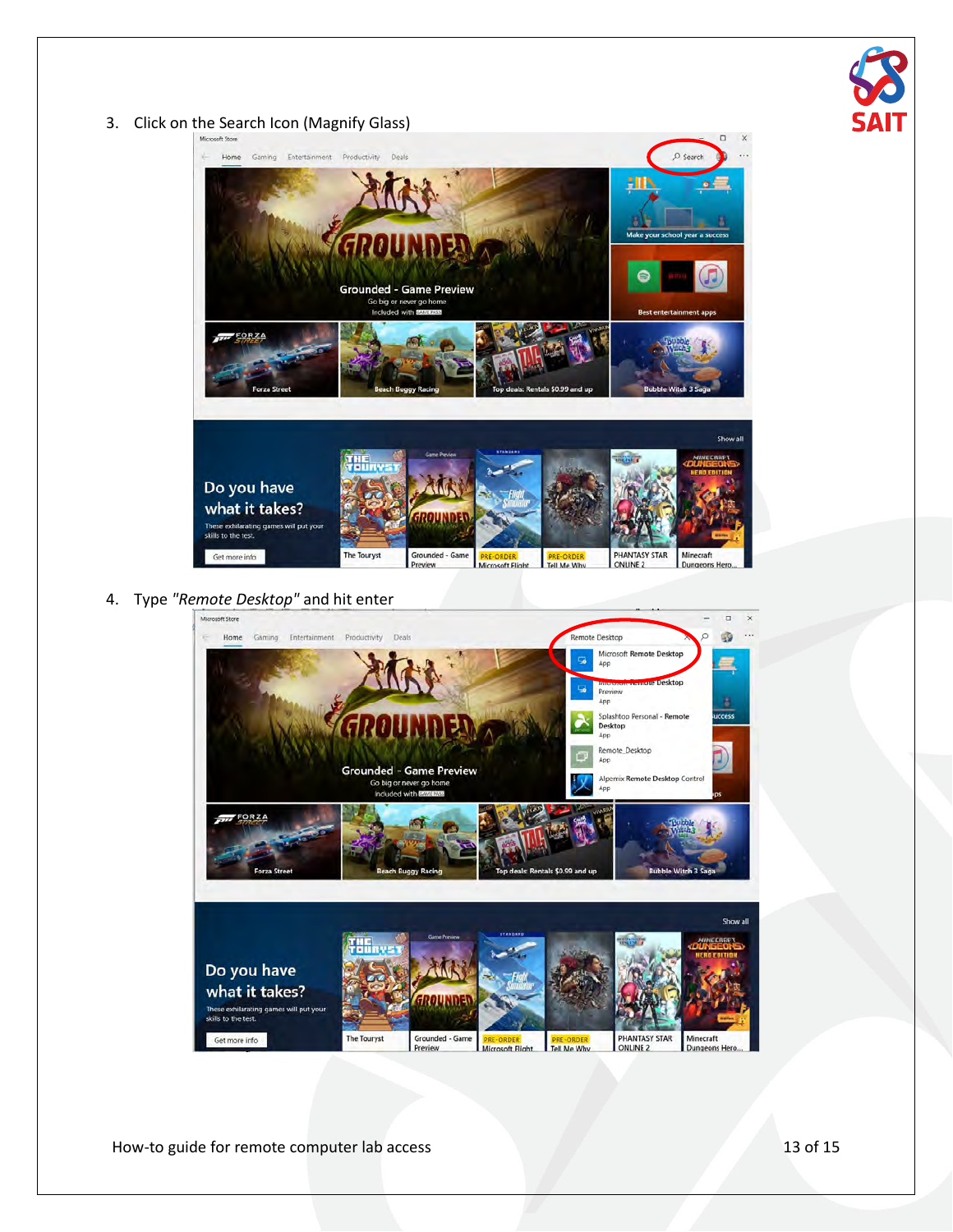

6. Select *"Get"* to download the Microsoft Remote Desktop App

|                                                                | <b>Microsoft Remote Desktop</b>                                                                                                                                                                  |     |
|----------------------------------------------------------------|--------------------------------------------------------------------------------------------------------------------------------------------------------------------------------------------------|-----|
|                                                                | Microsoft Corporation · Productivity<br>in Share ♡ Wish list                                                                                                                                     | Get |
|                                                                | ***** 164                                                                                                                                                                                        |     |
|                                                                | Use the Microsoft Remote Desktop app to connect to a remote PC or<br>virtual apps and desktops made available by your admin. The app helps<br>you be productive no matter where you are.<br>More |     |
|                                                                | <b>EVERYONE</b>                                                                                                                                                                                  |     |
|                                                                |                                                                                                                                                                                                  |     |
|                                                                | System Requirements<br>Related<br><b>Reviews</b><br>Overview                                                                                                                                     |     |
|                                                                |                                                                                                                                                                                                  |     |
| Available on                                                   |                                                                                                                                                                                                  |     |
| <b>B</b> HoloLens<br><b>C</b> PC                               | Surface Hub<br>П<br>Mobile device                                                                                                                                                                |     |
|                                                                |                                                                                                                                                                                                  |     |
|                                                                |                                                                                                                                                                                                  |     |
| <b>Description</b>                                             | Use the Microsoft Remote Desktop app to connect to a remote PC or virtual apps and desktops made<br>available by your admin. The app helps you be productive no matter where you are.            |     |
| Getting Started<br>do the work for you: https://aka.ms/RDSetup | Configure your PC for remote access first. Download the Remote Desktop assistant to your PC and let it                                                                                           |     |
|                                                                |                                                                                                                                                                                                  |     |
|                                                                |                                                                                                                                                                                                  |     |

How-to guide for remote computer lab access 14 of 15